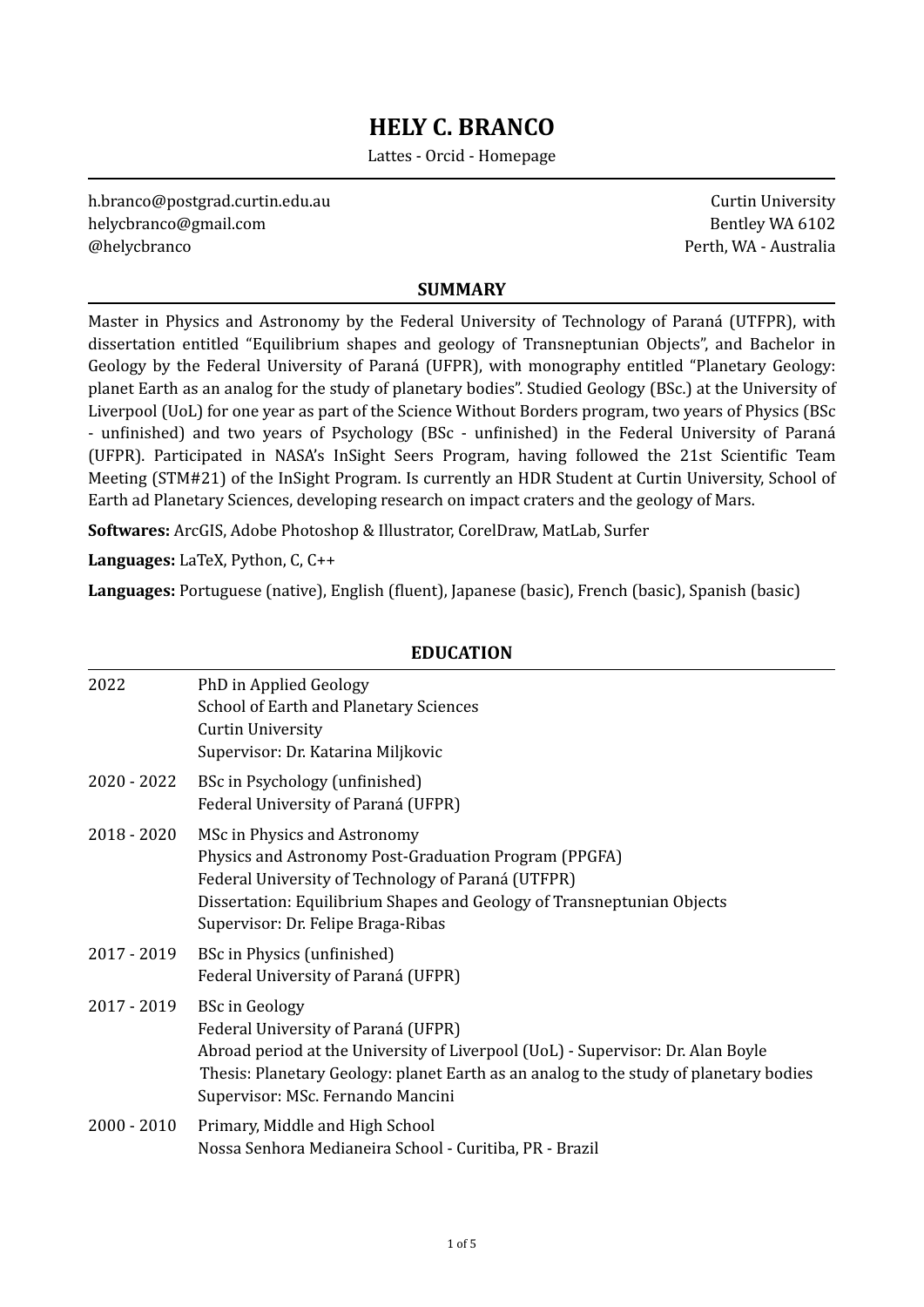## **COMPLEMENTARY EDUCATION**

| 2021 | Mini-course "Cosmologia" (8h)<br>Optica Student Chapter - Federal University of Paraná (UFPR)                                             |
|------|-------------------------------------------------------------------------------------------------------------------------------------------|
| 2021 | EUROVOLC-Nordvulk-Nordic EPOS Summer School (4 ECTS)<br>University of Iceland (UoI)                                                       |
| 2021 | Oficina "SOMOS - Oficinas de sexualidade e gênero" (15h)<br>Federal University of Paraná (UFPR)                                           |
| 2020 | Mini-course "A escrita acadêmica para além do elitismo e do romantismo" (2h)<br>Federal University of Paraná (UFPR)                       |
| 2020 | Mini-course "Diagênese de carbonatos e aplicações para reservatórios" (12h)<br>AAPG Student Chapter - Federal University of Paraná (UFPR) |
| 2020 | Mini-course "Introdução à avaliação de prospectos de óleo e gás" (8h)<br>AAPG Student Chapter - Federal University of Paraná (UFPR)       |
| 2019 | Mini-course "IAS Special Lecture Tour 2019" (20h)<br>AAPG Student Chapter - Federal University of Paraná (UFPR)                           |
| 2019 | Mini-course "Inclusões Fluidas" (12h)<br>SEG Student Chapter - Federal University of Paraná (UFPR)                                        |
| 2018 | Mini-course "Microbialitos e suas aplicações em Astrobiologia" (4h)<br>SEG Student Chapter - Federal University of Paraná (UFPR)          |
| 2017 | Mini-course "Técnicas de mapeamento de sequências vulcânicas" (8h)<br>Federal University of Paraná (UFPR)                                 |
| 2017 | Mini-course "Geologia e Imaginário Popular" (8h)<br>Federal University of Paraná (UFPR)                                                   |
| 2015 | Mini-course "Microestruturas de Rochas Deformadas" (10h)<br>Federal University of Paraná (UFPR)                                           |

## **ONLINE COURSES**

| 2020 | The Science of the Solar System (28h)<br>California Institute of Technology (Caltech)                                   |
|------|-------------------------------------------------------------------------------------------------------------------------|
| 2020 | Philosophy and the Sciences: Introduction to the Philosophy of Physical Sciences (11h)<br>University of Edinburgh (UoE) |
| 2020 | The Dynamic Earth: A Course for Educators (8h)<br>American Museum of Natural History (AMNH)                             |
| 2016 | The Violent Universe (45h)<br><b>ANUx - Australia National University</b>                                               |
| 2015 | The Rise of Superheroes and Their Impact On Pop Culture (20h)<br>SmithsonianX - Smithsonian Institution                 |
| 2015 | Greatest Unsolved Mysteries of the Universe (45h)<br><b>ANU<sub>x</sub></b> - Australia National University             |
| 2015 | Exploring Exoplanets (45h)<br><b>ANU<sub>x</sub></b> - Australia National University                                    |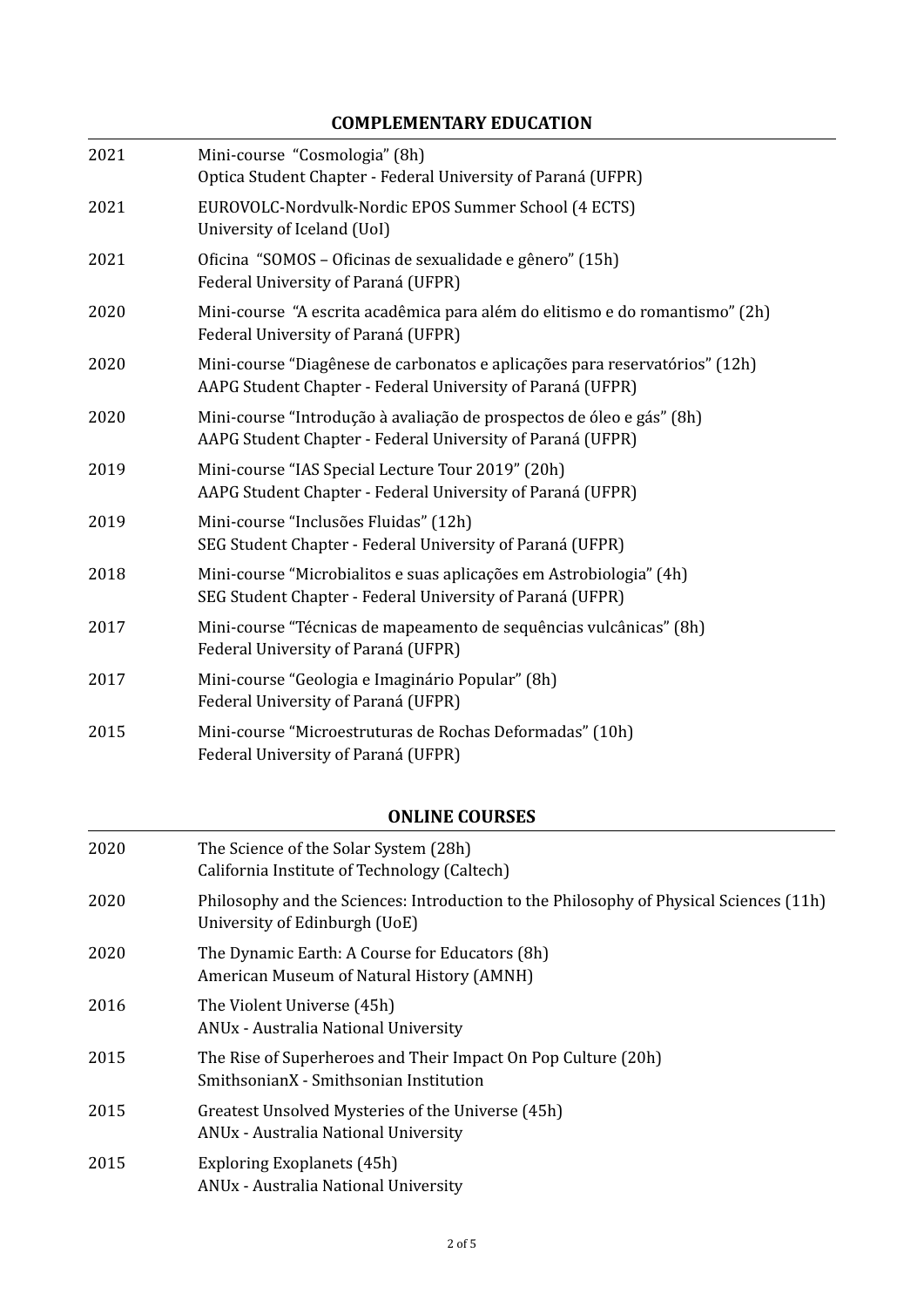| 2014          | Cosmology (45h)<br>ANUx - Australia National University                                                                                                                                    |
|---------------|--------------------------------------------------------------------------------------------------------------------------------------------------------------------------------------------|
| 2013          | Introduction to Solid State Chemistry (120h)<br>MITx - Massachussets Institute of Technology                                                                                               |
|               | <b>SCIENTIFIC MEETINGS</b>                                                                                                                                                                 |
| 2021          | NASA's InSight Seers Program - Scientific Meeting no. 21<br>National Aeronautics & Space Administration (NASA) - Jet Propulsion Laboratory (JPL)                                           |
|               | <b>COMPETITIONS</b>                                                                                                                                                                        |
| 2020          | 2020 Imperial Barrel Award Competition (40h)<br>American Association of Petroleum Geologists (AAPG)                                                                                        |
|               | <b>AWARDS</b>                                                                                                                                                                              |
| 2016          | Best Student of the 2016 Geology Bachelor's Class<br>Federal University of Paraná (UFPR)                                                                                                   |
|               | PROFESSIONAL EXPERIENCE                                                                                                                                                                    |
| 2021 - 2022   | English as a Second Language Teacher<br>The Camp English School<br>Supervisor: Abel Campos                                                                                                 |
| 2019 - 2022   | English as a Second Language Teacher<br>Centro Europeu<br>Supervisor: Thaís Scharfenberg                                                                                                   |
| 2016 - 2016   | Geology Intern<br>Paraná's Geological Survey (Mineropar)<br>Supervisor: Tadeu Lima                                                                                                         |
| 2015 - 2015   | Geological Cartography Intern<br>Federal University of Minas Gerais (UFMG) - Eschwege Center of Geology<br>Supervisor: Dra. Eliza Peixoto                                                  |
| $2015 - 2015$ | Teaching Assistant in Igneous Petrology<br>Federal University of Paraná (UFPR) - Geology Department (DeGeol)<br>Supervisors: Dra. Eleonora Vasconcelos and Dra. Cristina Vale Pinto-Coelho |
| 2014 - 2014   | Interexchange Student<br>University of Liverpool (UoL) - Department of Earth, Ocean and Ecological Sciences<br>Supervisor: Dr. Alan Boyle                                                  |
| 2012 - 2013   | Scientific Initiation Intern<br>Federal University of Paraná (UFPR) - Geology Department (DeGeol)<br>Supervisor: Dr. Luiz Alberto Fernandes                                                |
| 2011 - 2012   | Volunteer Scientific Initiation Intern<br>Federal University of Paraná (UFPR) - Geology Department (DeGeol)<br>Supervisor: Dr. Luiz Alberto Fernandes                                      |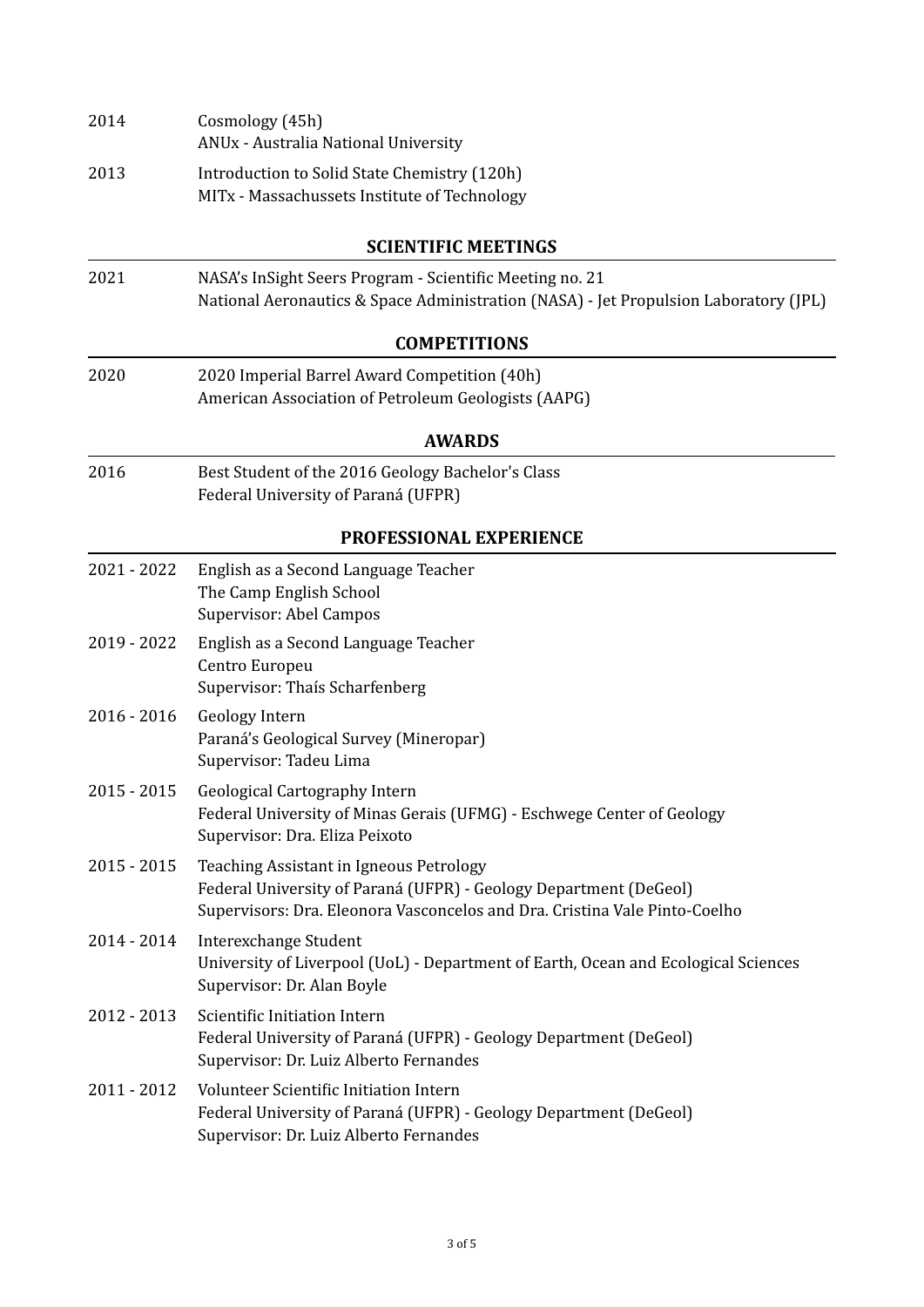## **ACADEMIC PRODUCTION**

#### **PAPERS**

Branco, H. C. 2021. Philosophical aspects of the "Principles of Geology" by Charles Lyell: a starter approach. *Terræ Didatica*, 17 (continuous publication), 1-x, e021039. doi: 0.20396/td.v17i00.8666003.

#### **BOOK CHAPTERS**

Fernandes, L. A.; **Branco, H. C.** 2015. Calcretes Neocretácicos da Formação Marília, Bacia Bauru In: *Calcários do Cretáceo do Brasil: um atlas.* 1ª ed. Rio Claro : UNESP-GGCE-UNESPetro, p. 481-517

#### **EXPANDED ABSTRACTS**

**Branco, H. C.**; Mancini, F. 2021. Planetary Geology: Contributions from Earth Sciences to the study of the Universe. In: *Boletim da Sociedade Astrônomica Brasileira* (in press).

**Branco, H. C.**; Braga-Ribas, F. 2021. Considerations about the Equilibrium Shapes and Geology of TNOs. In: *Boletim da Sociedade Astrônomica Brasileira* (in press). 

**Branco, H. C.**; Braga-Ribas, F. 2020. Equilibrium shapes and Geology of TNOS: a work in progress In: *Boletim da Sociedade Astrônomica Brasileira*, v.32 (1). 

#### **ABSTRACTS PUBLISHED IN ACADEMIC EVENTS**

**Branco, H, C.** 2021. Equilibrium Shapes and Geology of TNOs. *Geologists' Association Student Symposium (GASS)* 2021 - Abstract Volume. London, UK.

**Branco, H. C.** & Braga-Ribas, F. 2018. Formas de equilíbrio de Objetos Trans-Netunianos - um estudo preliminar. *XIX* Colóquio Brasileiro de Dinâmica Orbital - Programa e Livro de Resumos. São José dos Campos (SP).

**Branco, H. C.** & Mancini, F. 2017. The importance of Earth analog models in the study of celestial bodies. Anais do *X Simpósio Sul-Brasileiro de Geologia.* Curitiba (PR). 

**Branco, H. C.** & Mancini, F. 2016. Geologia Planetária: inferência e especulação científica no estudo da geologia de Marte. Anais do 48º Congresso Brasileiro de Geologia. Porto Alegre (RS).

Julião, E. L.; Virmond, A. L. & **Branco, H. C.** 2016. Geological Mapping and Structural Analysis of Holy Island, Anglesey, North Wales. *Anais do 48<sup>o</sup> Congresso Brasileiro de Geologia*. Porto Alegre (RS).

Fernandes, L. A.; **Branco, H. C.**; Fedalto, G.; Jaensch, S. E. & Salazar Junior, O. 2014. Grupos Caiuá e Bauru no Paraná: revisão cartográfica. Anais do 47<sup>º</sup> Congresso Brasileiro de Geologia. Salvador (BA).

Fernandes, L. A.; **Branco, H. C.**; Zorzetto, T.; Martin, C. M. & Jaensch, S. E. 2014. Guia de microtexturas de calcretes da Formação Marília (Bacia Bauru, Ks). Anais do 47º Congresso Brasileiro de Geologia. Salvador (BA).

Fernandes, L. A.; Jaensch, S. E. & *Branco, H. C.* 2014. Revisão estratigráfica da parte ocidental da Bacia Bauru (MT, MS, GO): resultados preliminares. Anais do 47<sup>o</sup> Congresso Brasileiro de Geologia. Salvador (BA).

Fedalto, G.; Branco, H. C.; Fernandes, L. A. & Maoski, E. 2012. Microtexturas de calcretes da Formação Marília (Bacia Bauru, Ks). *Anais do 46º Congresso Brasileiro de Geologia.* Santos (SP). 

#### **OTHER ACADEMIC PRODUCTIONS**

**Branco, H. C.**; Titon, B. G. & Marchioro, T. de A.. 2016. *Aspectos Geológicos da Região de Cedro Alto - Brusque* (SC). Relatório de Mapeamento, Universidade Federal do Paraná (UFPR). Curitiba, PR.

**Branco, H. C.**; Titon, B. G. & Marchioro, T. de A. 2016. *Mapa geológico 1:10.000 da região de Cedro Alto, Brusque (SC).* Mapa geológico, Universidade Federal do Paraná (UFPR). Curitiba, PR.